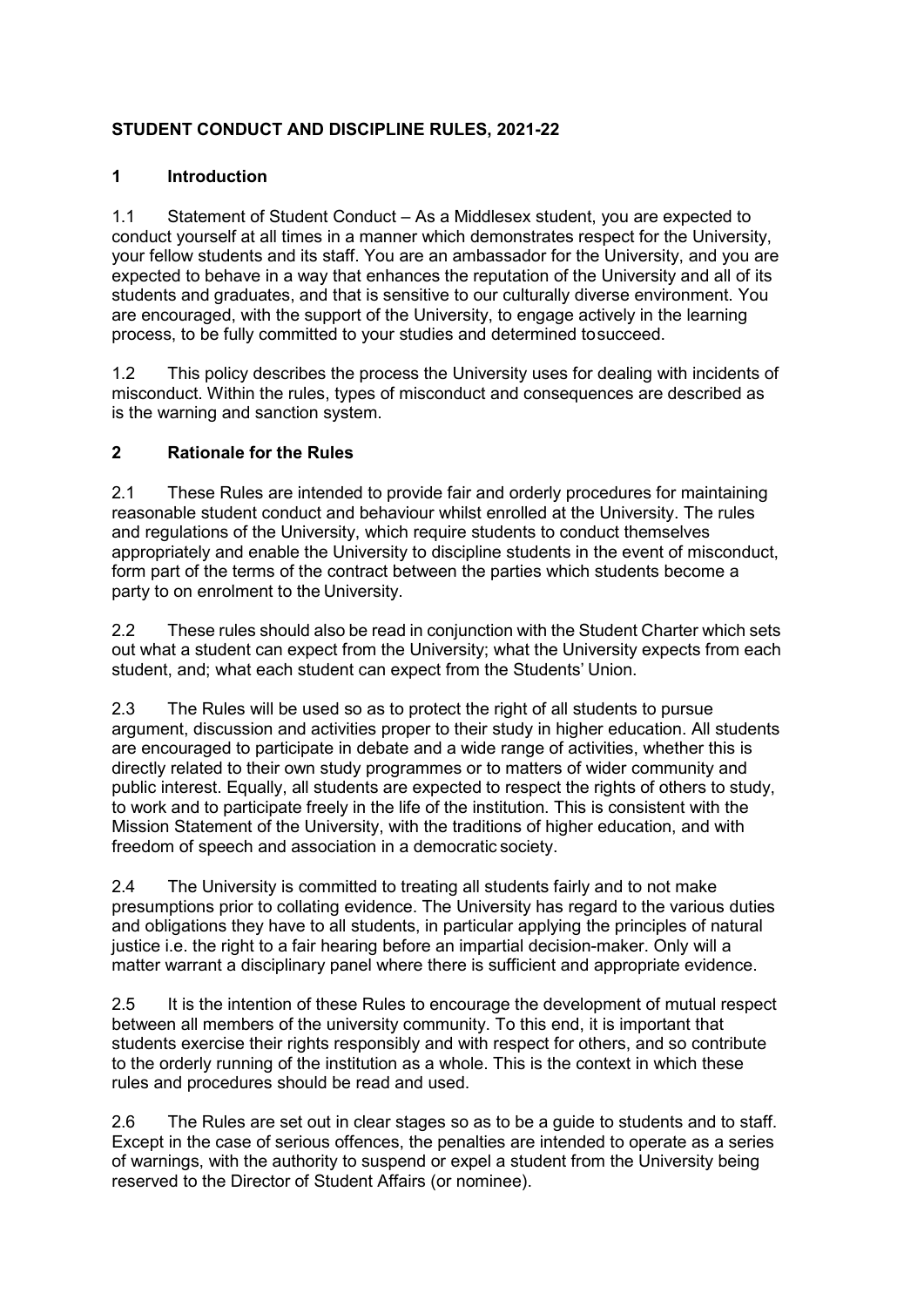2.7 The Student Conduct and Discipline rules operate within the [Care and Concern](https://unihub.mdx.ac.uk/support/care-and-concern) procedure which is the mechanism for channeling non-academic concerns regarding a student.

# **3 Types of Student Misconduct and Consequences**

3.1 The table below sets out the types of behaviours which the University defines as non-academic misconduct. These are separated into misconduct against the University, misconduct against property, misconduct against a person, and misconduct against the community. The behaviours listed in the table are not exhaustive.

3.2 Section F of the University's Regulations refers to Academic Integrity and Misconduct.

3.3 The University uses a system of sanctions (warning points) ranging from 0-4 to quantify the level of consequence as a result of the misconduct. The final column in the below table gives an indication of the range of the number of warning points such a behaviour is likely to carry. The number of warning points indicated next to the behaviour is for guidance purposes only as an indication to the gravity of the misconduct. Section 10 provides further information on the warningsystem.

| <b>Misconduct against the University</b>                     |                                                                                                                                                                                                                                                                                          |                            |
|--------------------------------------------------------------|------------------------------------------------------------------------------------------------------------------------------------------------------------------------------------------------------------------------------------------------------------------------------------------|----------------------------|
| Type of<br><b>Misconduct</b>                                 | <b>Example of Misconduct</b>                                                                                                                                                                                                                                                             | Level of<br><b>Warning</b> |
| <b>Obstruction</b><br>of the<br>working of<br>the University | Acts/omissions/statements intended to deceive the<br>University<br>(e.g. withholding information required for statutory<br>purposes)<br>Disruption of the functions, duties or activities of any<br>student or employee of the University or any<br>authorised visitor to the University | $0 - 2$<br>$0 - 4$         |
|                                                              | Disruption of the workings of the University:<br>$\bullet$<br>Administrative (e.g. refusal to present a<br>$\circ$<br>student ID card when requested by an<br>employee of the University or misuse of a<br>student ID card                                                               | $0 - 2$                    |
|                                                              | Breach of Tenancy agreement within a Halls<br>$\circ$<br>of Residence e.g. unaccompanied guest                                                                                                                                                                                           | $0 - 4$                    |
|                                                              | Breach of exclusion/suspension conditions<br>$\circ$<br>Academic (e.g. disruption of teaching or<br>$\circ$                                                                                                                                                                              | $0 - 4$                    |
|                                                              | learning environment through the usage of a<br>mobile phone)<br>Sporting and Social (e.g. disruption at a MDX<br>$\circ$<br>House event)                                                                                                                                                 | $0 - 4$                    |
|                                                              |                                                                                                                                                                                                                                                                                          | $0 - 4$                    |
| <b>Reputational</b><br><b>Damage</b>                         | Behaviour which could have damaged the reputation<br>$\bullet$<br>of the University or could have brought the University<br>into disrepute<br>(e.g. Anti-social behavior within the community)<br>Behaviour which has damaged the reputation of the                                      | $0 - 2$                    |

#### 3.4 **Table of types of misconduct and consequences**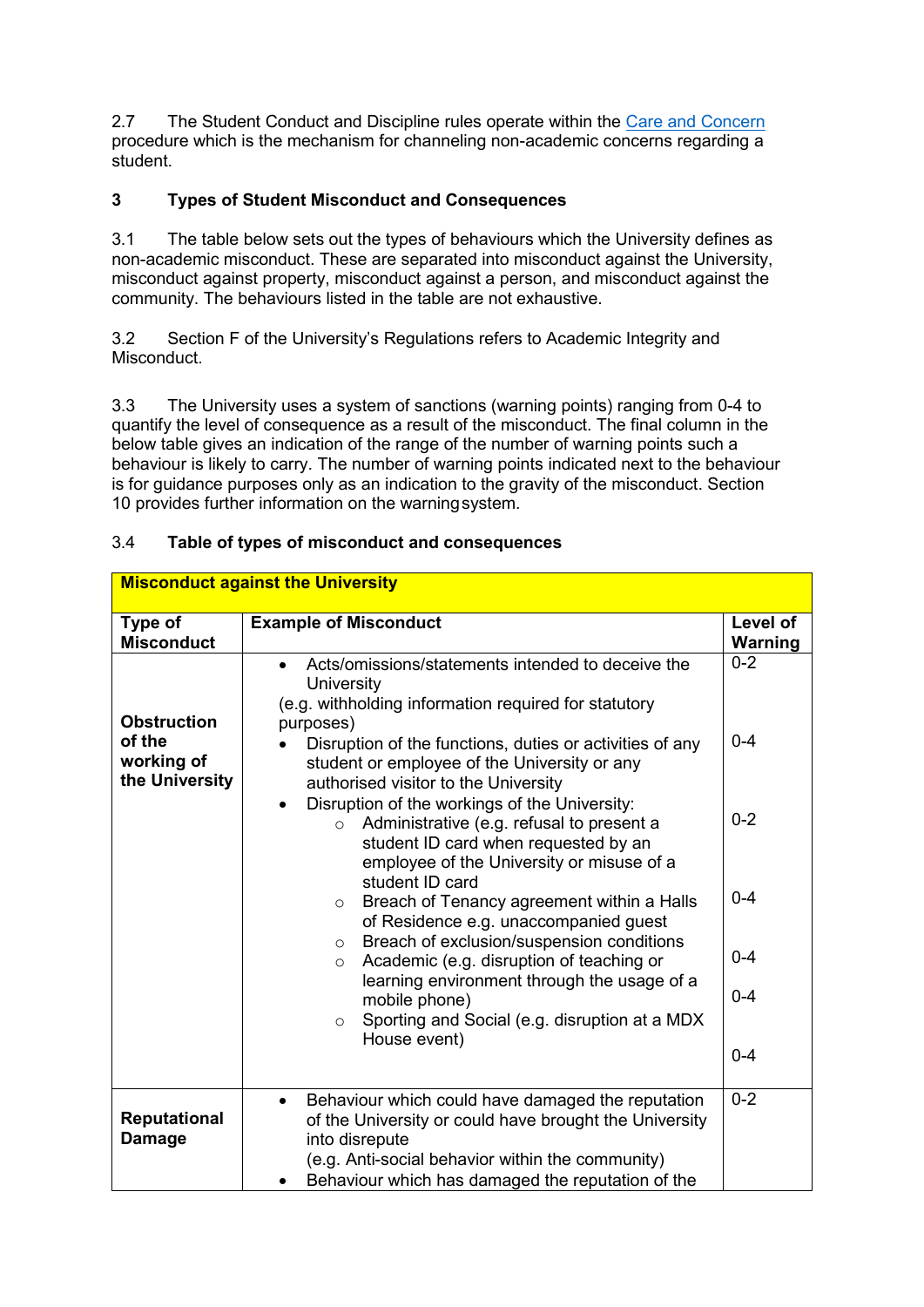|                               | University or brought the University into disrepute                                                                                                                                                                                                                                                                                                                         | $2 - 4$      |
|-------------------------------|-----------------------------------------------------------------------------------------------------------------------------------------------------------------------------------------------------------------------------------------------------------------------------------------------------------------------------------------------------------------------------|--------------|
| Deceitful<br><b>Behaviour</b> | Fraud/attempted fraud, bribery, deceit, deception or<br>$\bullet$<br>dishonesty in relation to the University or its staff or in<br>connection with holding any office in the University or<br>in relation to being a student of the University<br>Knowingly making a false and vexatious allegation<br>$\bullet$<br>against the University or against any student or staff | $0 - 4$<br>2 |
|                               | member<br>Use or issue of fraudulent documentation relating to<br>$\bullet$<br>qualifications and academic performance                                                                                                                                                                                                                                                      | 3            |
|                               | Use or issue of fraudulent documentation NOT<br>$\bullet$<br>relating to qualifications or academic performance<br>Blackmail or attempted blackmail                                                                                                                                                                                                                         | 4<br>4       |
|                               |                                                                                                                                                                                                                                                                                                                                                                             |              |
| Missonalust sesingt Dranarty  |                                                                                                                                                                                                                                                                                                                                                                             |              |

| <b>Misconduct against Property</b>             |                                                                                                                                                                                     |                |
|------------------------------------------------|-------------------------------------------------------------------------------------------------------------------------------------------------------------------------------------|----------------|
|                                                |                                                                                                                                                                                     |                |
| Type of                                        | <b>Example of Misconduct</b>                                                                                                                                                        | Level of       |
| <b>Misconduct</b>                              |                                                                                                                                                                                     | Warning        |
| Damage to<br><b>Property</b>                   | Causing damage or defacement to University of associated<br>property or the property of students, employees or visitors to<br>the University, caused by                             |                |
|                                                | Misuse/inappropriate use of property                                                                                                                                                | $0 - 1$        |
|                                                | Negligence                                                                                                                                                                          | $1 - 2$        |
|                                                | Reckless behavior<br>$\bullet$                                                                                                                                                      | $2 - 3$        |
|                                                | Intentional behaviour                                                                                                                                                               | $3-4$          |
|                                                | Misuse of University premises or property, for<br>$\bullet$                                                                                                                         | $0 - 2$        |
| <b>Unauthorised</b>                            | example, using a computer lab for a social gathering                                                                                                                                |                |
| or<br>Inappropriate<br>Use of                  | Unauthorised use of/entry onto University premises or<br>$\bullet$<br>property, including computers and laboratory<br>equipment                                                     | $0 - 2$        |
| <b>Property</b>                                | Unauthorised recording of a learning activity (see<br>$\bullet$<br>regulations C16 UG and C15 PG)                                                                                   | 1              |
|                                                | Unauthorised publication of a recorded activity (e.g.<br>$\bullet$<br>on YouTube, Facebook etc.) including malicious or<br>defamatory comment                                       | 3              |
|                                                | False activation of a fire alarm<br>$\bullet$                                                                                                                                       | 3              |
|                                                | Deliberate misuse of the University computer<br>$\bullet$                                                                                                                           | $3-4$          |
|                                                | network, e.g. hacking<br>Unauthorised use of intellectual property                                                                                                                  | $2 - 4$        |
|                                                | $\bullet$<br>Infringement of copyright materials (e.g. selling or<br>$\bullet$<br>uploading materials to an essay mill)                                                             | $2 - 4$        |
| <b>Taking of</b>                               | Taking property belonging to another person without<br>$\bullet$<br>permission                                                                                                      | $1 - 2$        |
| <b>Property</b>                                | Stealing personal property, excluding cash                                                                                                                                          | $\overline{2}$ |
|                                                | Stealing cash and goods<br>$\bullet$                                                                                                                                                | 3              |
|                                                | Repeated act of stealing<br>$\bullet$                                                                                                                                               | $\overline{4}$ |
| Causing a<br><b>Health or</b><br><b>Safety</b> | Act/omission that did cause or could have caused a<br>$\bullet$<br>health and safety concern on University premises (for<br>example, smoking cigarettes in non-designated<br>areas) | $1 - 4$        |
| <b>Concern</b>                                 | Act/omission that did cause or could have caused<br>$\bullet$<br>serious harm, injury or impairment of safety on<br>University premises or during University activities (for        | $2 - 4$        |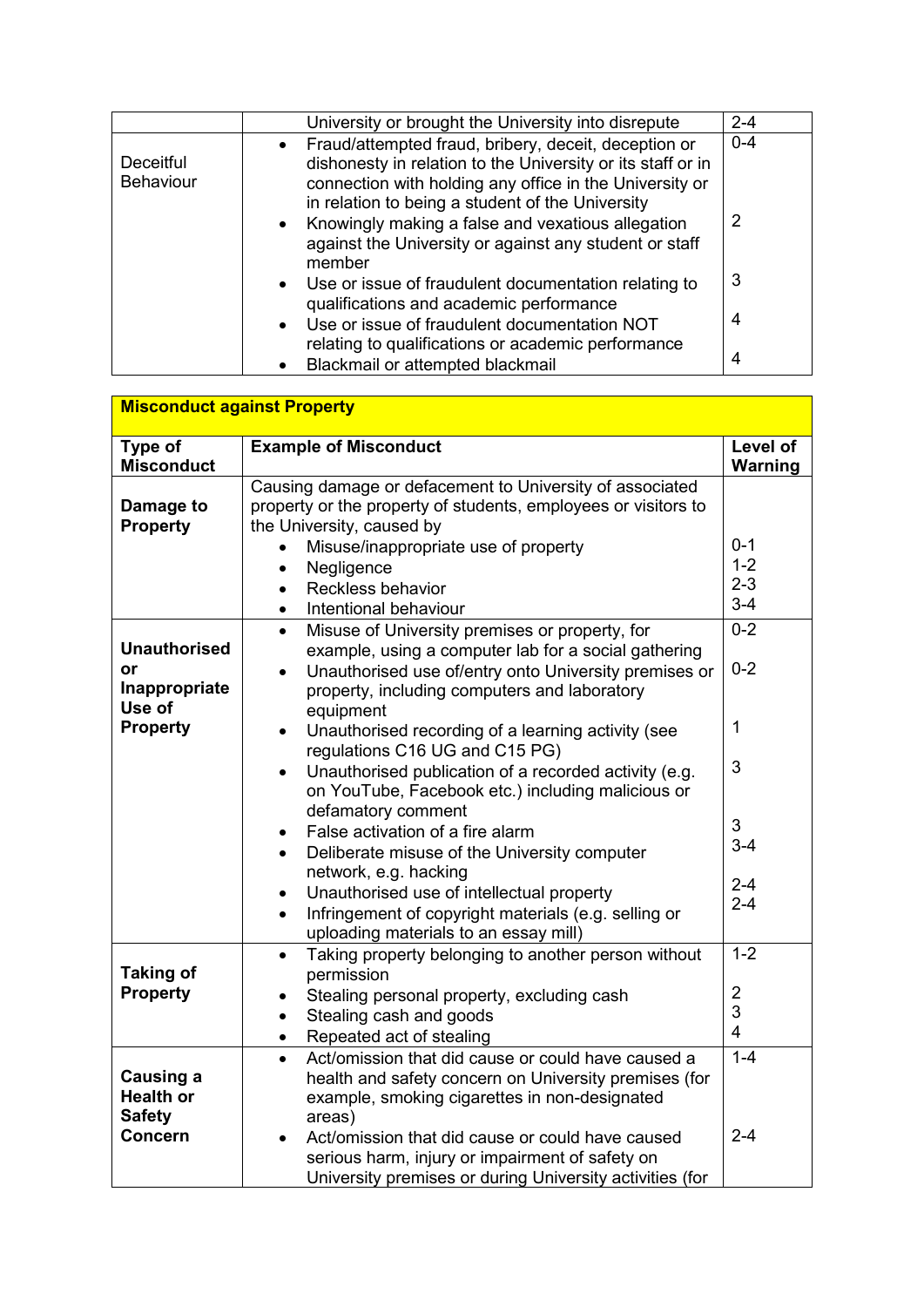|                                     | example, disabling fire extinguishers, or covering up a<br>smoke detector)                                                                                                                                                                                                                                                        |         |
|-------------------------------------|-----------------------------------------------------------------------------------------------------------------------------------------------------------------------------------------------------------------------------------------------------------------------------------------------------------------------------------|---------|
|                                     | Possession of an object which may cause harm,<br>$\bullet$<br>alarm and/or distress, including offensive weapons<br>e.g. knife, pepper spray, gun, all replicas and any<br>object adapted for such purpose, such as the use of<br>acid in a water pistol or a snooker ball. Note,<br>possession is irrespective of intent to harm | $2 - 4$ |
| <b>Illegal</b><br><b>Substances</b> | Consumption of and/or possession of illegal<br>substances or associated paraphernalia on University<br>premises or within Halls of Residence                                                                                                                                                                                      | $0 - 2$ |
|                                     | Dealing illegal substances on University premises or<br>$\bullet$<br>within a Halls of Residence                                                                                                                                                                                                                                  | 4       |

|                                      | <b>Misconduct against People</b>                                                                                                                                                                                                                                                                                            |                                                                           |  |
|--------------------------------------|-----------------------------------------------------------------------------------------------------------------------------------------------------------------------------------------------------------------------------------------------------------------------------------------------------------------------------|---------------------------------------------------------------------------|--|
| Type of<br><b>Misconduct</b>         | <b>Example of Misconduct</b>                                                                                                                                                                                                                                                                                                | Level of<br><b>Warning</b>                                                |  |
| <b>Physical</b><br><b>Misconduct</b> | Pushing and/or shoving<br>$\bullet$<br>Shoving<br>Punching<br>Kicking<br>$\bullet$<br>Slapping<br>Pulling hair<br><b>Biting</b><br>$\bullet$<br>The above includes where actions have been motivated for<br>self-defence reasons though this may be taken into account<br>as a mitigating factor when considering sanctions | $0 - 1$<br>$0 - 1$<br>$2 - 4$<br>$2 - 4$<br>$2 - 4$<br>$2 - 4$<br>$2 - 4$ |  |
| <b>Abusive</b><br><b>Behaviour</b>   | Use of inappropriate (violent, aggressive, abusive,<br>$\bullet$<br>threatening, defamatory or offensive language,<br>directly or indirectly or online                                                                                                                                                                      | $0 - 2$<br>$0 - 2$                                                        |  |
|                                      | Sending inappropriate messages by email, text or on<br>$\bullet$<br>social media<br>Acts of stalking, including following a person,<br>watching or spying on them or forcing contact directly,<br>indirectly or online                                                                                                      | $1 - 3$                                                                   |  |
|                                      | Repeatedly contacting another person (by phone,<br>$\bullet$<br>email, text or on social networking sites) against the<br>wishes of the other person                                                                                                                                                                        | $1 - 3$                                                                   |  |
|                                      | Any form of harassment* directly, indirectly or online,<br>including acting in an intimidating and hostile manner<br>Any form of repeated harassment in writing, by email,                                                                                                                                                  | $2 - 4$                                                                   |  |
|                                      | via the internet (including social media) or otherwise<br>Threats to hurt another person, directly, indirectly or<br>$\bullet$<br>online                                                                                                                                                                                    | $\overline{4}$                                                            |  |
|                                      | Abusive comments relating to an individual's sexual<br>$\bullet$<br>orientation, religion or age, directly or indirectly or                                                                                                                                                                                                 | $2 - 4$<br>$2 - 4$                                                        |  |
|                                      | online<br>Intimidation: verbal or physical, directly, indirectly or<br>online                                                                                                                                                                                                                                               | 3                                                                         |  |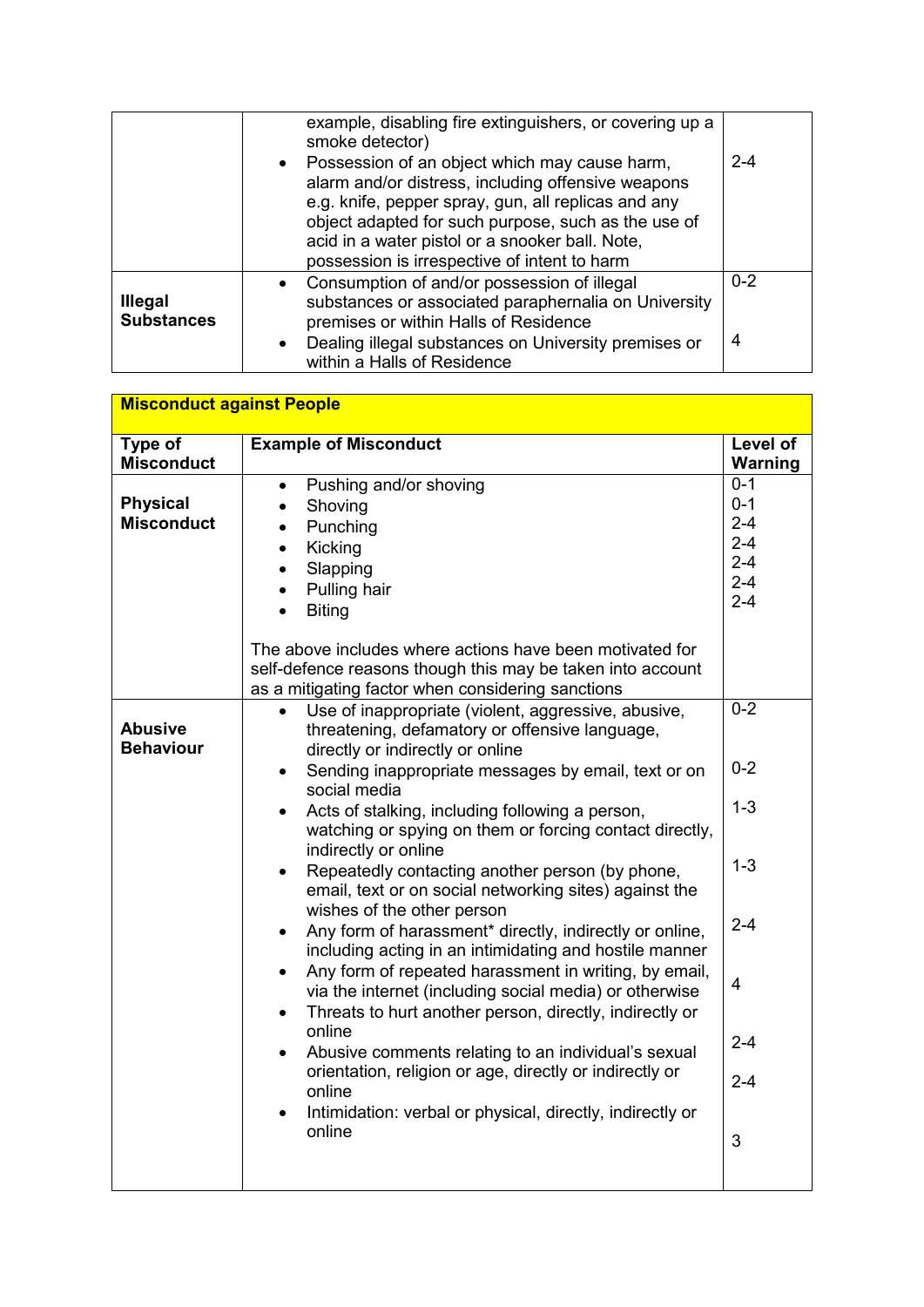| <b>Sexual</b>     | Making unwanted remarks of a sexual nature,<br>directly, indirectly or online                                                  | $0 - 2$ |
|-------------------|--------------------------------------------------------------------------------------------------------------------------------|---------|
| <b>Misconduct</b> | Inappropriately showing naked or semi-naked images<br>to another person, for example, via social media                         | $1 - 2$ |
|                   | Intimate contact without consent (e.g. kissing,<br>$\bullet$                                                                   | $1 - 2$ |
|                   | touching, invading another's personal space)<br>Indecent public exposure (flashing)                                            | $2 - 4$ |
|                   | Sharing sexualised materials of another person<br>$\bullet$<br>(whether fully naked or not) without consent, directly,         | $3 - 4$ |
|                   | indirectly or online<br>Sexual harassment, stalking or persecution (virtual or<br>real) of someone with unwanted and obsessive | $2 - 4$ |
|                   | attention<br>Bullying behaviour (physical or non-physical) based<br>on a person's sexuality or gender, directly, indirectly    | 4       |
|                   | or online<br>Attempted sexual assault or rape<br>Sexual assault                                                                | 4<br>4  |
|                   | Sexual intercourse or engaging in a sexual act<br>without consent                                                              | 4       |

\*harassment – unwanted conduct which has the purpose or effect of either violating the claimant's dignity, or creating an intimidating, hostile, degrading, humiliating or offensive environment for them.

| <b>Misconduct against the Community</b>                   |                                                                                                                                                                                                                                                                                                                                                                                                                                                                             |                            |
|-----------------------------------------------------------|-----------------------------------------------------------------------------------------------------------------------------------------------------------------------------------------------------------------------------------------------------------------------------------------------------------------------------------------------------------------------------------------------------------------------------------------------------------------------------|----------------------------|
| Type of<br><b>Misconduct</b>                              | <b>Example of Misconduct</b>                                                                                                                                                                                                                                                                                                                                                                                                                                                | Level of<br><b>Warning</b> |
| <b>Antisocial</b><br><b>Behaviour on</b><br><b>Campus</b> | Smoking/E-smoking on University premises, other<br>$\bullet$<br>than in designated smoking areas<br>Consumption of alcohol in a teaching/learning<br>$\bullet$<br>environment unless explicit permission has been<br>granted (e.g. as part of a private viewing or event)<br>Excessive printing or copying, or other unauthorized<br>$\bullet$<br>use of printing or copying facilities as outlined in the<br>Printing and Photocopying policy and guidance for<br>students | 1<br>1                     |
| <b>Antisocial</b><br><b>Behaviour</b><br>within a Halls   | Inconsiderate behaviour towards others within a Halls<br>$\bullet$<br>of Residence, which may include behaviour e.g.<br>nitrous oxide, which impacts negatively on other<br>residents                                                                                                                                                                                                                                                                                       | $0 - 2$                    |
| of Residence                                              | Noise nuisance such as playing loud music or<br>$\bullet$<br>slamming doors (within a Halls of Residence)                                                                                                                                                                                                                                                                                                                                                                   | $0 - 2$                    |
|                                                           | Offensive or disruptive behaviour within a Halls of<br>$\bullet$<br>Residence<br>Repeated antisocial behaviour within a Halls of<br>$\bullet$                                                                                                                                                                                                                                                                                                                               | $0 - 2$<br>$2 - 4$         |
|                                                           | Residence                                                                                                                                                                                                                                                                                                                                                                                                                                                                   |                            |
|                                                           | Environmental damage including littering, dumping of<br>$\bullet$<br>rubbish, inappropriate usage of bins, fly-tipping                                                                                                                                                                                                                                                                                                                                                      | $0 - 2$                    |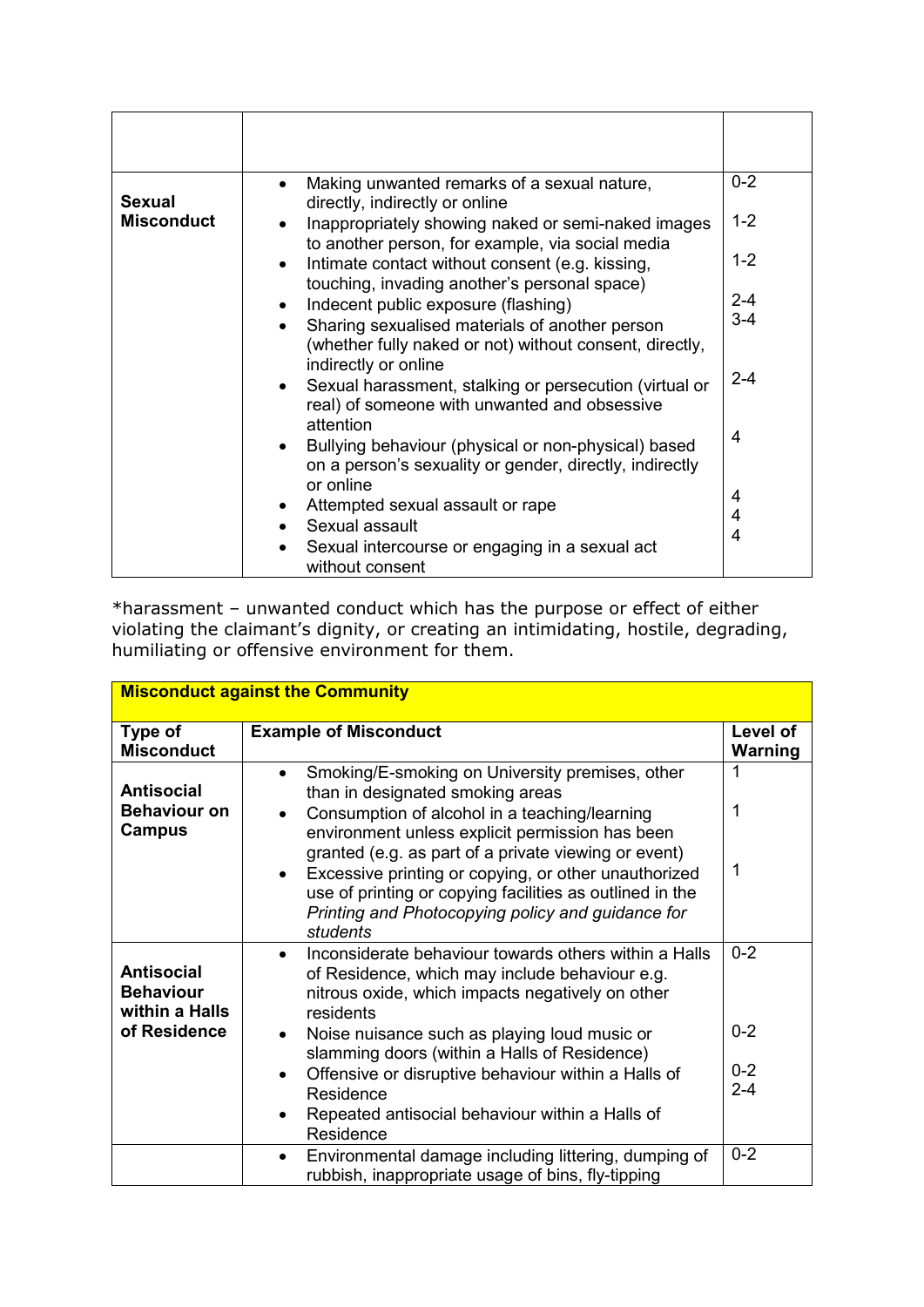| <b>Antisocial</b><br><b>Behaviour in</b><br>any Location | Inconsiderate or inappropriate use of vehicles,<br>including inconsiderate parking, tailgating into the car<br>park and vehicle noise | $0 - 2$ |
|----------------------------------------------------------|---------------------------------------------------------------------------------------------------------------------------------------|---------|
|                                                          | Misuse of fireworks                                                                                                                   | 2       |
|                                                          | Repeated inconsiderate behaviour towards others,<br>including parking                                                                 | $2 - 4$ |

3.5 Penalties are determined depending upon the gravity of the case and/or the ongoing nature of the misconduct. The greater the severity of the misconduct, the greater the number of warning points and the greater the severity of the penalty. The range of penalties available include: a formal warning, restrictions/conditions, a written apology, suspension orexpulsion.

3.6 Where a student is enrolled on a programme leading directly to a professional qualification or to the right to practice a particular profession or calling, any conduct which renders that student a person not fit to be admitted to and practice that profession or calling is deemed to be misconduct.

Please note: for some professional programmes there are separate 'Fitness for Practice' panels which consider this issue and which work in conjunction with these regulations. Delegated authority is given to professional leads which are in a position to make professional standard judgements and undertake an appropriate risk assessment.

3.7 Students shall update on UniHub their term time and permanent addresses withinseven days of any change to those addresses. They should also inform the UniHelp desk should they depart the University before the scheduled end of their programme.

## **4 Rationale and Scope of the Rules on Student Conduct and Discipline**

4.1 In the exercise of the powers conferred upon it under 7.2 (b) of the Articles of Government made on 2 August 2021 the Board of Governors oversees the Rules in this document concerning the conduct and discipline of students. Action taken under these Rules shall supersede any action taken under any other rules relating to the conduct of those enrolled with the University.

4.2 Students accept, subject to their signed agreement as part of the enrolment process each year, that they will comply with:

- the Articles of Government for Middlesex University as for the time being in force (a copy may be seen on application to the Clerk to the Board);
- the code of conduct, the rules for discipline, or such other lawful regulations or directions, as may at any time be made or given by or on behalf of the Board of Governors or the Vice-Chancellor with reference to the conduct or management of the University, being regulations or directions, either notified to the student individually or displayed within the University wherever general notices to students are usually displayed.

4.3 Students shall observe all lawful regulations or directions in relation to their attendance and their studies which may be made or given by staff of the University acting by authority of the Vice-Chancellor. Breach of the provisions of the Policies, Codes, Rules and Regulations of the University or failure to comply with a previouslyimposed warning under this Code or any other Policies, Codes, Rules and Regulations of the University will result in disciplinary action.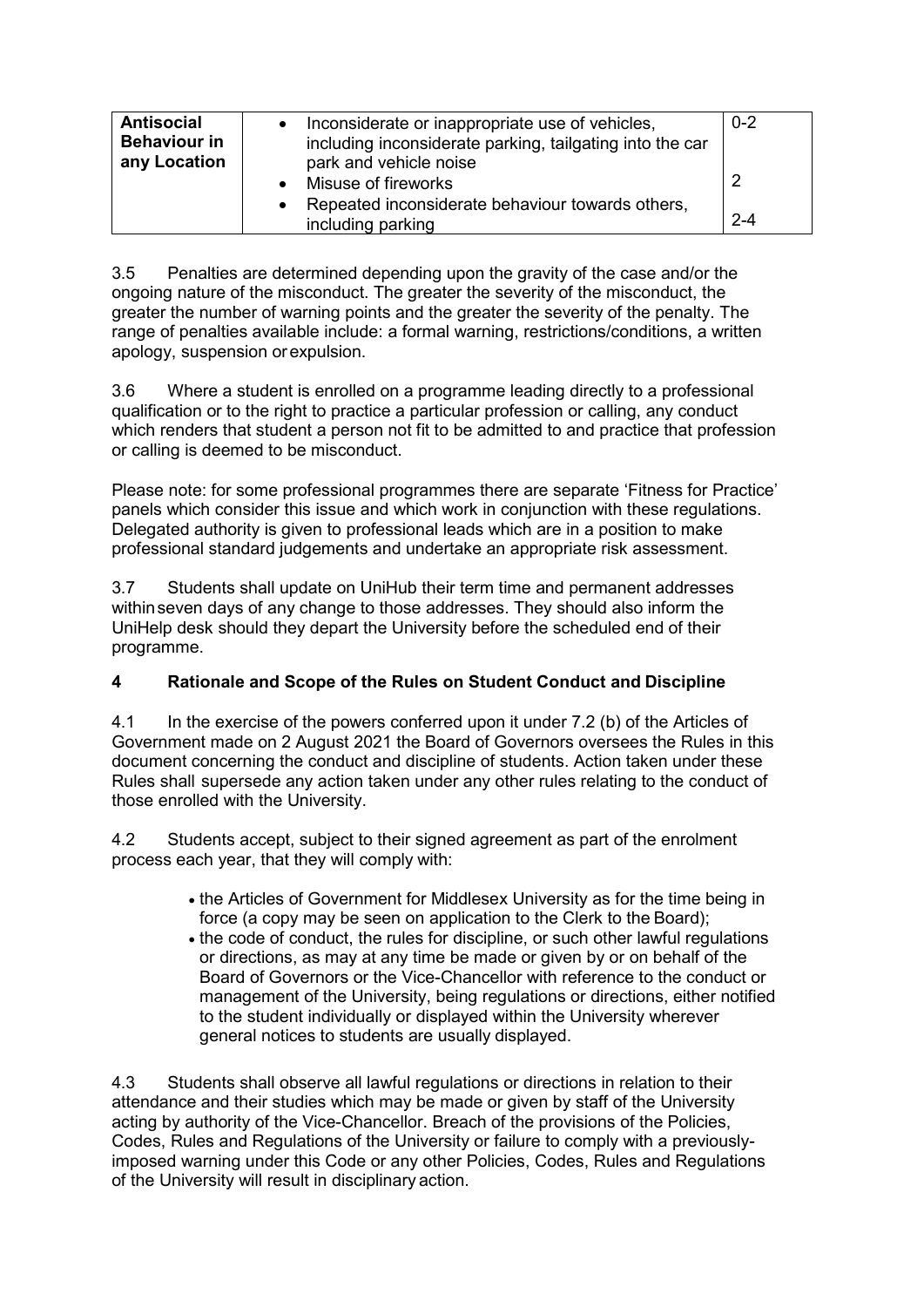4.4 Students shall observe all lawful regulations or directions in relation to the effective organisation and management of the University, which may be made or given by staff of or contractors to the University acting by authority of the Vice-Chancellor (for example, regulations or directions in relation to safety, car parking, the occupancy of residential accommodation, the use of the library, the use of facilities for computing, sport, refreshments, entertainment events and the payment of fees and charges).

4.5 The conduct covered within these Rules shall constitute misconduct if it takes place on University property or premises or elsewhere if the student concerned was involved in a University activity, was representing the University or was present at that place by virtue of their status as a student of the University, including any work placement.

4.6 It shall also constitute misconduct in any location whatsoever if the actions bring the good name of the University into disrepute.

4.7 The Student Conduct and Discipline rules extend to alleged misconduct by a student occurring on or off university premises (including via social media) where the alleged victim is the University itself, a student or employee of the University or others visiting, working or studying at the University and to alleged misconduct occurring during university activities (including placements and field trips).

4.8 The University is committed to putting in place measures to ensure students are dealt with fairly and impartially. Part of this commitment includes the ability to bring representation to meetings under this policy, and our commitment to enable students to continue with their studies wherever possible.

4.9 This policy/procedure relates to all Middlesex University provision at our London and overseas campuses. The principles will apply in all cases but where appropriate local structures and requirements will be agreed as exceptions to operational practice.

#### 4.10 **Definitions**

- (a) 'Suspension' refers to forbidding attendance at/or access to any parts of the University (including Halls of Residence) and any participation in University activities. The suspension may be subject to qualification, such as permission to attend for the purpose of assessment. The exact details of the exclusion would be specified in writing.
- (b) 'Exclusion' involves selective restriction on attendance at, or access to the University, or forbidding carrying out the functions or duties of any office or committee membership in the University or the Students' Union. The exact details of the exclusion would be specified in writing.
- (c) 'Expulsion' involves the permanent withdrawal of the student from all activities concerned with the University.
- (d) 'Risk Assessment' an assessment carried out in accordance with section 4.13 below, to evaluate what if any risks there might be in allowing a former student to be readmitted to the University for any course offered by the University.
- (e) 'Reporting' student refers to the person who reports the alleged breach of the Student Conduct and Discipline rules.
- (f) 'Reported' student refers to the person who is alleged to have breached the Student Conduct and Discipline rules.

## **4.11 Evidence**

Evidence is: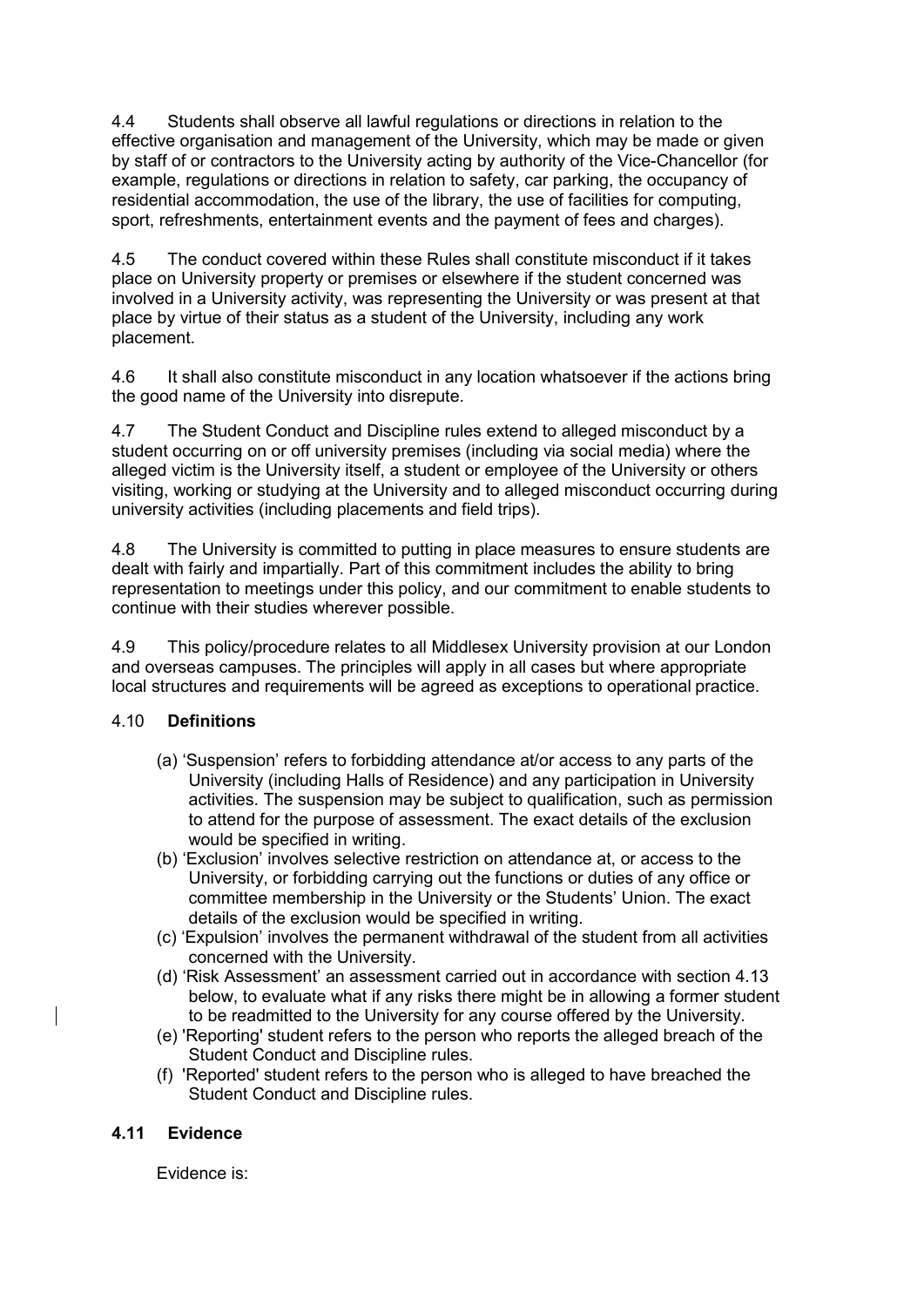(a) any statements and other supporting information received from the reporting student(s);

(b) any statements and other supporting information received from the reported student(s);

(c) any statements and other supporting information received from other witnesses.

Normally unless the reporting student objects their evidence will be shared with the reported student. If the reporting student does not wish to have their evidence shared, the University will respect that decision and it would be viewed as an anonymous report which may affect the investigation and the outcome.

We do not consider character references as evidence.

If the matter has been referred to the police, the reporting student should provide their crime reference number or CAD number within 10 working days of reporting the incident, to the University. The reporting student should keep the University updated on the police investigation.

Failure to provide the requested information may result in the University being unable to investigate the alleged non-academic misconduct. It is the responsibility of the reporting student to co-operate fully with the University.

#### **4.12 Timeliness**

The University will normally conclude the alleged non-academic misconduct within 90 calendar days of the start of the investigation stage.

#### **4.13 Readmission Risk Assessment**

- (a) The Director of Student Affairs (or nominee) will identify appropriate panel of staff to carry out the Risk Assessment.
- (b) The panel's evaluation will take into account all information that it considers is relevant to the Risk Assessment, including how serious the pervious misconduct was. The panel may request meeting with the former student, and/or other relevant individuals. The panel may decide the following outcomes when it has completed the Risk Assessment:
	- Conclude that there is no risk to the applicant being readmitted;
	- Reject the student's application for admission based on the assessed risk(s) to admission, and the conclusion that the risks cannot be adequately managed if the student was readmitted. Such a decision is final;
	- Conclude that there are risks, but that the student may be readmitted taking into account actions that the University can take to manage the risk.

#### **The Disciplinary process**

#### **Stage 1: Early Resolution and Reporting**

- Misconduct resolved at local level by member of staff (by sanctioning a penalty of 0 warning points, i.e a warning letter.
- If resolution at local level is not possible or inappropriate, the misconduct is reported to the Director of Student Affairs *(or nominee)* or to Care & Concern.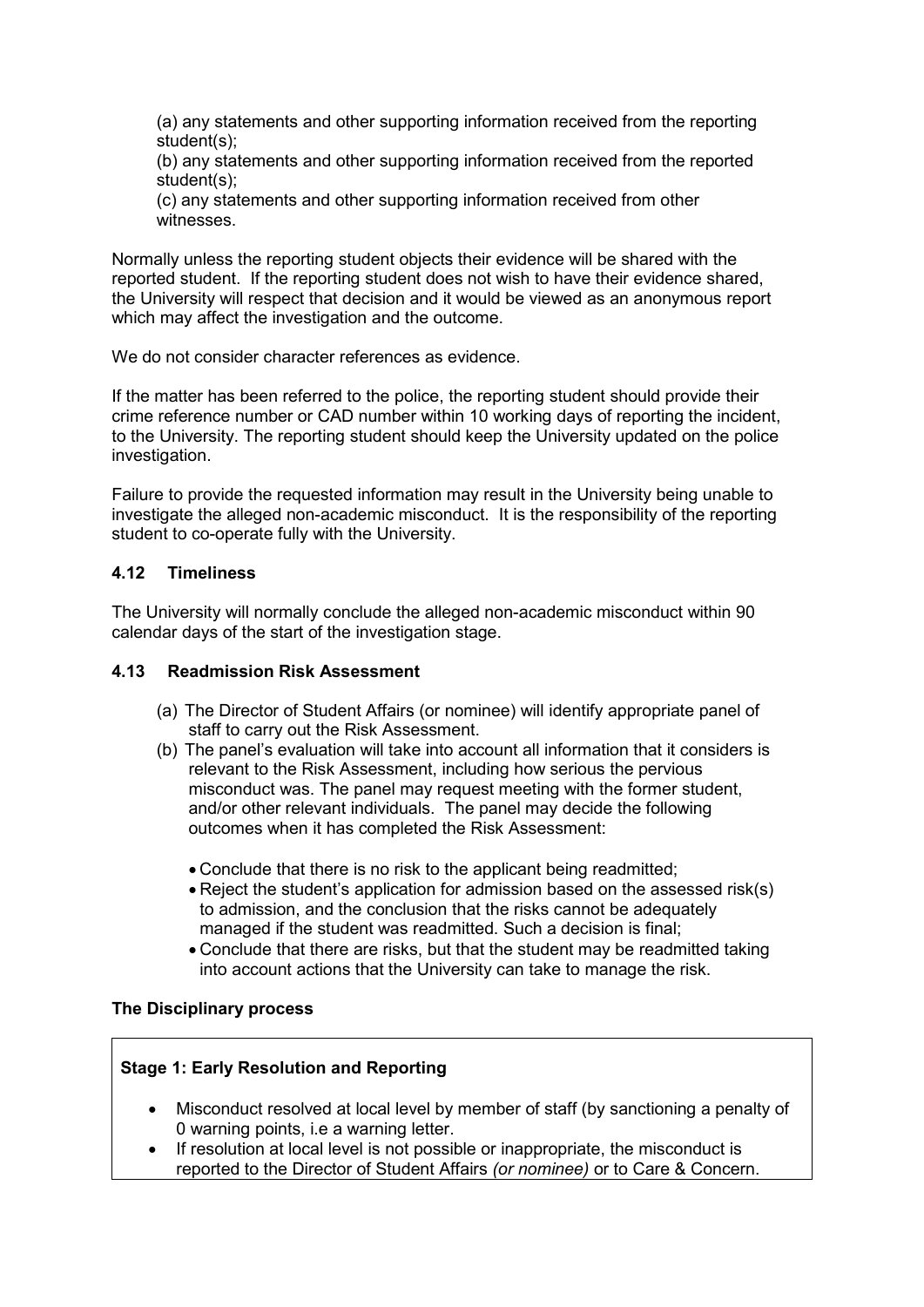### **Stage 2: Investigation**

- The Director of Student Affairs (or nominee) gathers evidence (e.g. written statements, reports, emails).
- Student may attend an investigatory meeting to answer questions and present their version of events.
- The Director of Student Affairs *(or nominee)* considers the evidence and determines the following:
	- o To take no further action;
	- o To issue a written warning, including sanctions;
	- o To order the making good or restitution of damage or loss;
	- o To exclude or suspend, pending further investigation;
	- $\circ$  To set up a disciplinary panel.

#### **Stage 3: Disciplinary Panel**

- Student advised in writing to attend a disciplinary hearing in front of a panel to answer questions about the alleged misconduct and give an account of their version of events.
- Student has the right to be accompanied by a student or staff member of the Students' Union.

The panel considers all evidence presented before them to decide if:

- o To take no further action;
- $\circ$  To issue a written warning, including sanctions;
- o To order the making good or restitution of damage or loss;
- o To exclude or suspend the student;
- $\circ$  Where 4 or more warning points have been reached or exceeded, a verdict decision of suspension or expulsion to be reached.

## **Stage 4: Appeal**

- Student has the right to appeal to the Vice-Chancellor *(or nominee*) within 10 working days if aggrieved by the verdict made by the disciplinary panel; the decision to suspend or exclude, or by an order to make good of damage or loss.
- The Vice-Chancellor *(or nominee)* will consider the case.
- The verdict of the Vice-Chancellor *(or nominee)* ends the University's internal procedures. At this point, the student will be issued with a Completion of Procedures letter, which allows recourse to the Office of Independent Adjudicator (OIA)

## **5 Stage 1: Early Resolution and Reporting**

5.1 Where a student engages in any activity which may constitute misconduct under the University's Student Conduct and Discipline rules, the following procedures shall apply.

5.2 Where issues concerning student conduct and behaviour arise in the day to day running of the University, where possible, these issues are to be resolved at a local level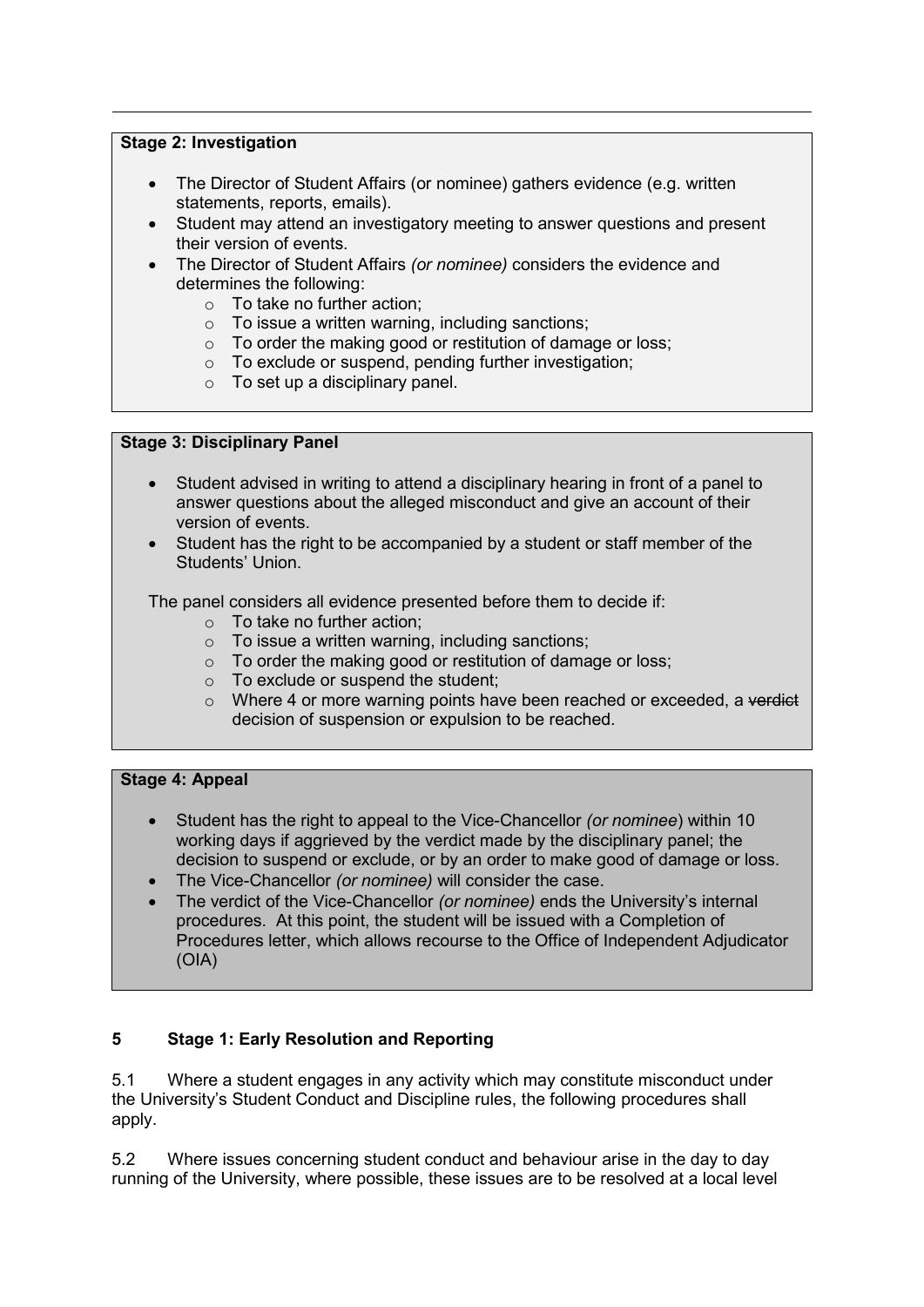by a member of staff or a contractor normally within 10 working days of the date of the incident. For example, in relation to the running of the Halls of Residence, clauses 27 and 28 of the Terms and Conditions of Residence set out how such issues will be dealt with at a local level.

5.3 With respect to student conduct and behaviour in a learning or teaching environment, appropriate senior managers are empowered to issue a written warning (0 warning points). Senior managers do not have the authority to impose sanctions greater than 0 warning points.

5.4 If it is not possible and/or appropriate to deal with an issue at a local level or the issue concerns misconduct which appears to be actually or potentially serious i.e. is deemed towarrant a sanction greater than 0 warning points (Written Warning), the matter shall be reported to the attention of the Director of Student Affairs (or nominee) or referred through the Care and Concern procedure.

5.5 If a concern is reported to the Director of Student Affairs (or nominee), or referred through the Care and Concern procedure, the student will normally be informed of this.

5.6 Dependent on the nature of the concern and the information available, a decision will be made by the Director of Student Affairs (or nominee) on whether or not to exclude or suspend the student pending further investigation. A risk-based approach may be used to inform thisdecision.

5.7 The University is committed, where possible, to ensuring students can remain engaged in their studies whilst disciplinary proceedings are ongoing.

5.8 The University will consider any reasonable adjustments for investigatory meetings and disciplinary hearings provided by the student not less than 24 hours prior to the meeting.

5.9 Suspension/Exclusion is most likely to be used only if the seriousness of the case warrants it.

5.10 A student who is suspended or excluded during a University investigation into their conduct, on a matter that does not relate to a criminal offence, will have the opportunity to attend a suspension/exclusion review meeting to respond to the evidence that led the suspension or exclusion. A suspension/exclusion review meeting, will normally take place within 5 working days from the date of their suspension/exclusion. In addition the student may at any stage, request a review of the suspension/exclusion decision by the Director of Student Affairs (or nominee) if there is a material change in circumstances.

5.11 At a suspension/exclusion review meeting, the panel will consider:

- any relevant reports, documents and records;
- the student's response to the allegation;
- any relevant witness statements; and
- the seriousness (and frequency) of misconduct.

It is the panel's responsibility to determine the outcome of the suspension/exclusion review meeting and to decide one or more of the following options:

- 
- to lift suspension and take no further action; to lift the suspension and impose exclusion conditions;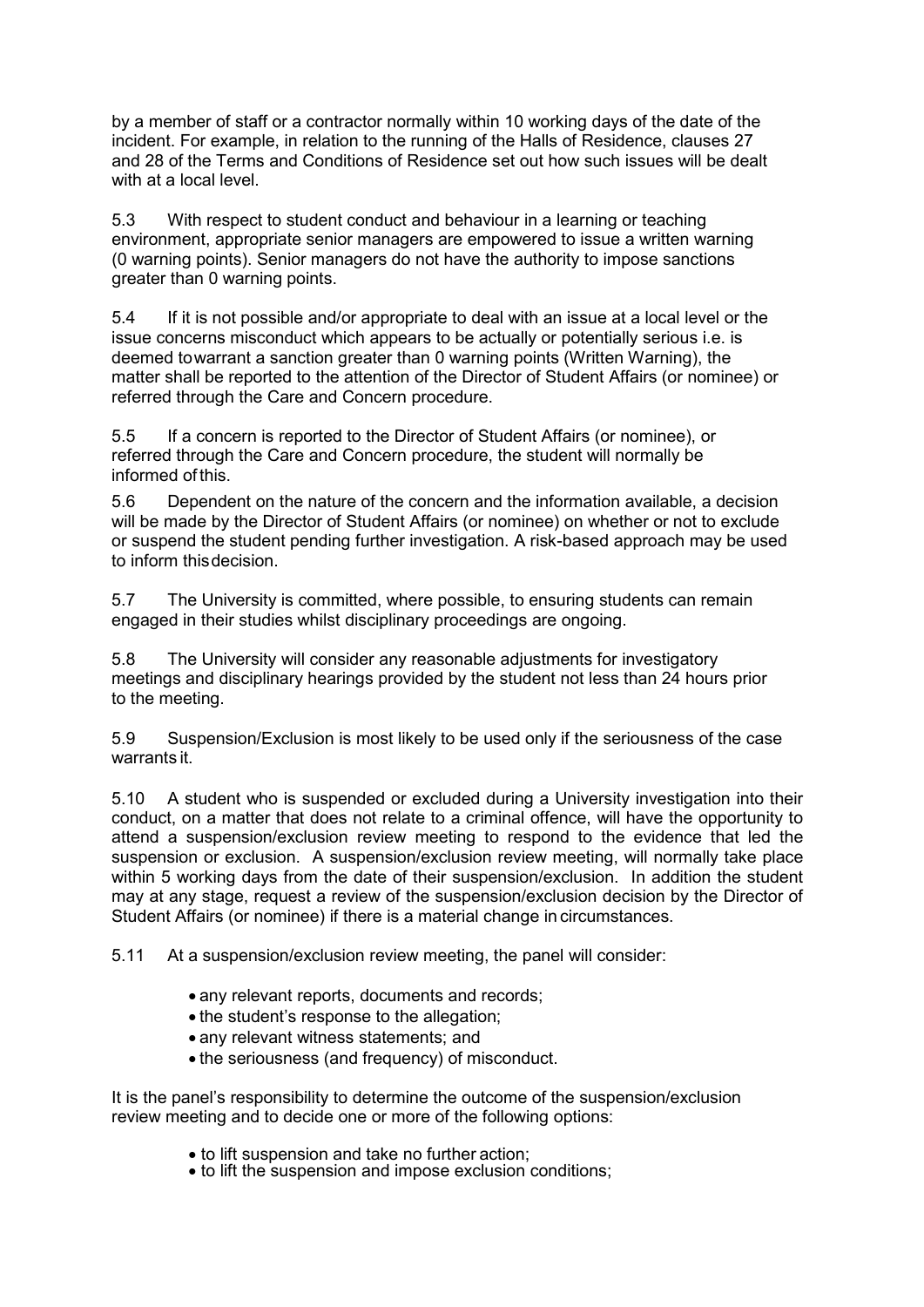- to keep the suspension/exclusion conditions in place, pending further investigation;
- to progress to a disciplinary hearing.

A risk-based approach may be used to inform any of the above outcomes.

5.12 Should the student choose not to attend, the review panel shall continue in the student's absence. The Director of Student Affairs (or nominee) will contact the student in writing thereafter regarding the panel's decision.

5.13 When a concern is reported, the Director of Student Affairs (or nominee) will progressthe disciplinary process to Stage 2 and commence investigatory proceedings.

### **6 Stage 2: Investigation**

6.1 The Director of Student Affairs (or nominee) will commence the investigation stage which constitutes gathering information and collating evidence relating to the allegation ofmisconduct.

6.2 Evidence is likely to be, but not exclusively, in the form of a written statement from the reported party/parties; statements from other parties, for example, from a member of staff; reports from, for example, Halls of Residence or Security; other forms of evidence, such as CCTV footage, emails, text messages, messaging on social media, mobile phone screenshots. In addition, a student may be invited to attend an investigatory meeting where they will be asked questions relating to the alleged misconduct and provided the opportunity to present their version of events.

Depending upon the severity of the case, investigations would normally be completed within 8 weeks. Parties will be updated if the timescale cannot be adhered to.

6.3 If an investigatory meeting is required, the student will be requested in writing to attend. The purpose of the investigatory meeting is for the student to answer questions pertaining to the alleged misconduct.

6.4 At an investigatory meeting, students are entitled to be accompanied by a student or staff member of the University or a [Students' Union](https://unihub.mdx.ac.uk/student-life/students-union) representative. Legal representation is not permitted.

6.5 On conclusion of the investigatory proceedings, the Director of Student Affairs (or nominee) shall consider the gravity of misconduct and determine the following:

- To take no further action;
- To issue a written warning including sanctions;
- To order the making good or restitution of damage or loss i.e. to impose a fine;
- To exclude or suspend the student;
- To set up a disciplinary panel.

A risk-based approach may be used to inform any of the above outcomes.

## **7 Stage 3: Disciplinary Panel**

7.1 A disciplinary panel is a meeting whereby a student will be required to discuss allegations against them in front of a panel and answer questions relating to the allegation of misconduct.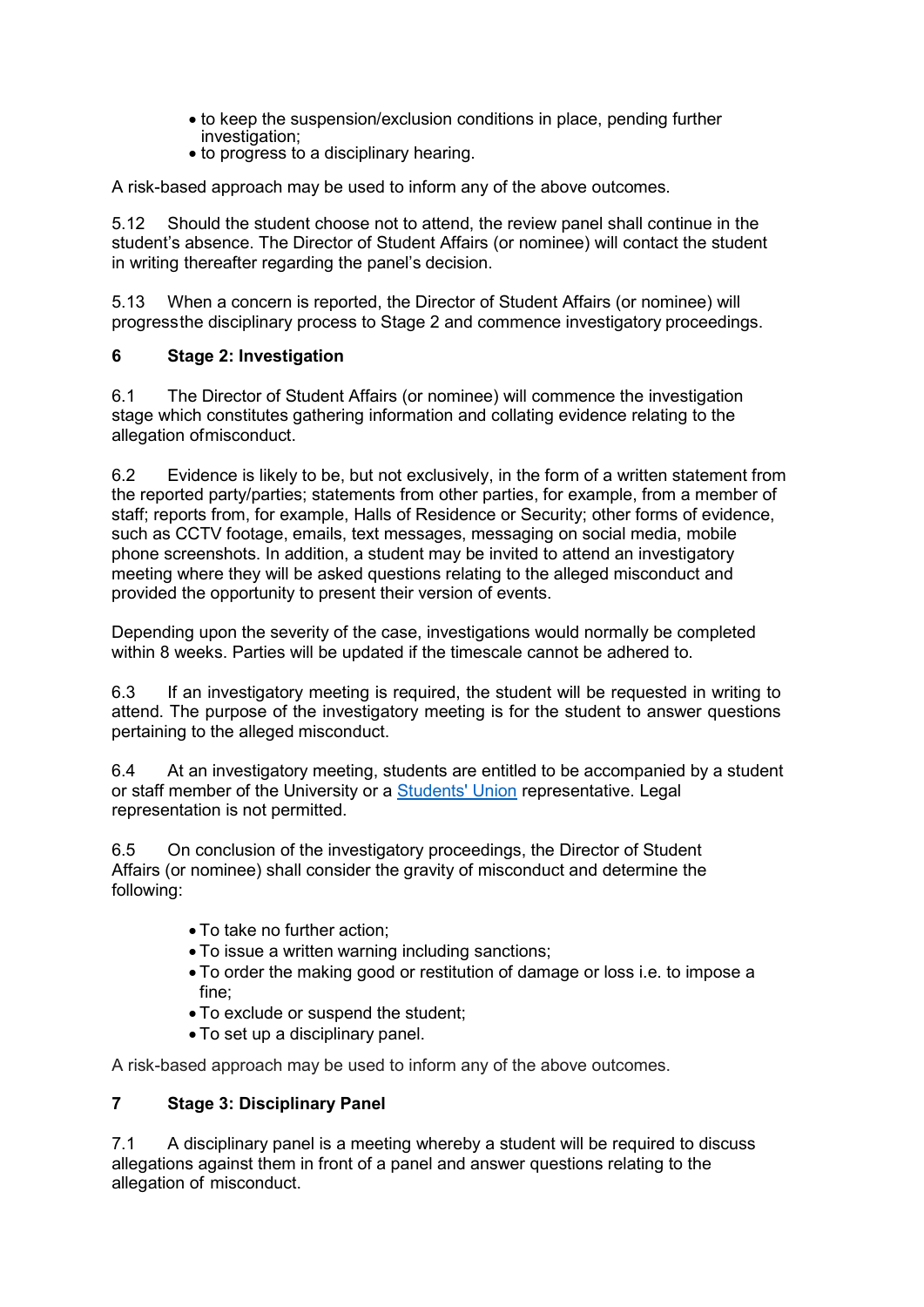7.2 The panel will be made up of stakeholders with the suitable expertise to fairly, impartially and carefully consider the case and will be comprised as follows:

- Departmental representative
- Independent representative (i.e. someone who is neither known to the student or the case)
- A Students' Union appointed student representative
- Chair (Director of Student Affairs *or nominee*).

7.3 The student will have the opportunity to present their version of events and commenton documentary evidence presented to them by the panel.

7.4 At any disciplinary panel, students are entitled to be accompanied by a student or staff member of the University or a [Students' Union](https://unihub.mdx.ac.uk/student-life/students-union) representative. Any other representation is not normally allowed except if with express permission by the Chair of the disciplinary panel not less than 24 hours prior to the meeting. Legal representation is not normally permitted.

7.5 The student will be advised in writing of his or her requirement to attend a disciplinary panel and will normally be given 5 working days prior notice.

7.6 The student will have the opportunity to address the panel through a formal written statement in which the student will specifically address the allegations presented against the student.

7.7 At the disciplinary panel, the panel will consider:

- the evidence presented before them;
- the student's response to the allegation;
- any witness statements, including those provided to the panel in person;
- and, the gravity (and frequency) of misconduct.

It is the panel's responsibility to determine the outcome of the disciplinary hearing and to decide one or more of the following options:

- 
- 
- To take no further action; To issue a written warning including sanctions; To order the making good or restitution of damage or loss To exclude or suspend the student;
- 
- To revoke Alumni benefits;
- To expel the student.

A risk-based approach may be used to inform any of the above outcomes.

7.8 The student will normally be informed of the panel's decision within 5 working days of the disciplinary hearing.

7.9 Should the student choose not to attend the panel they have the right to provide representation in the form of a written statement.

7.10 Should the student choose not to attend, the disciplinary panel shall continue in the student's absence. The Director of Student Affairs (or nominee) will contact the student in writing thereafter regarding the panel's decision.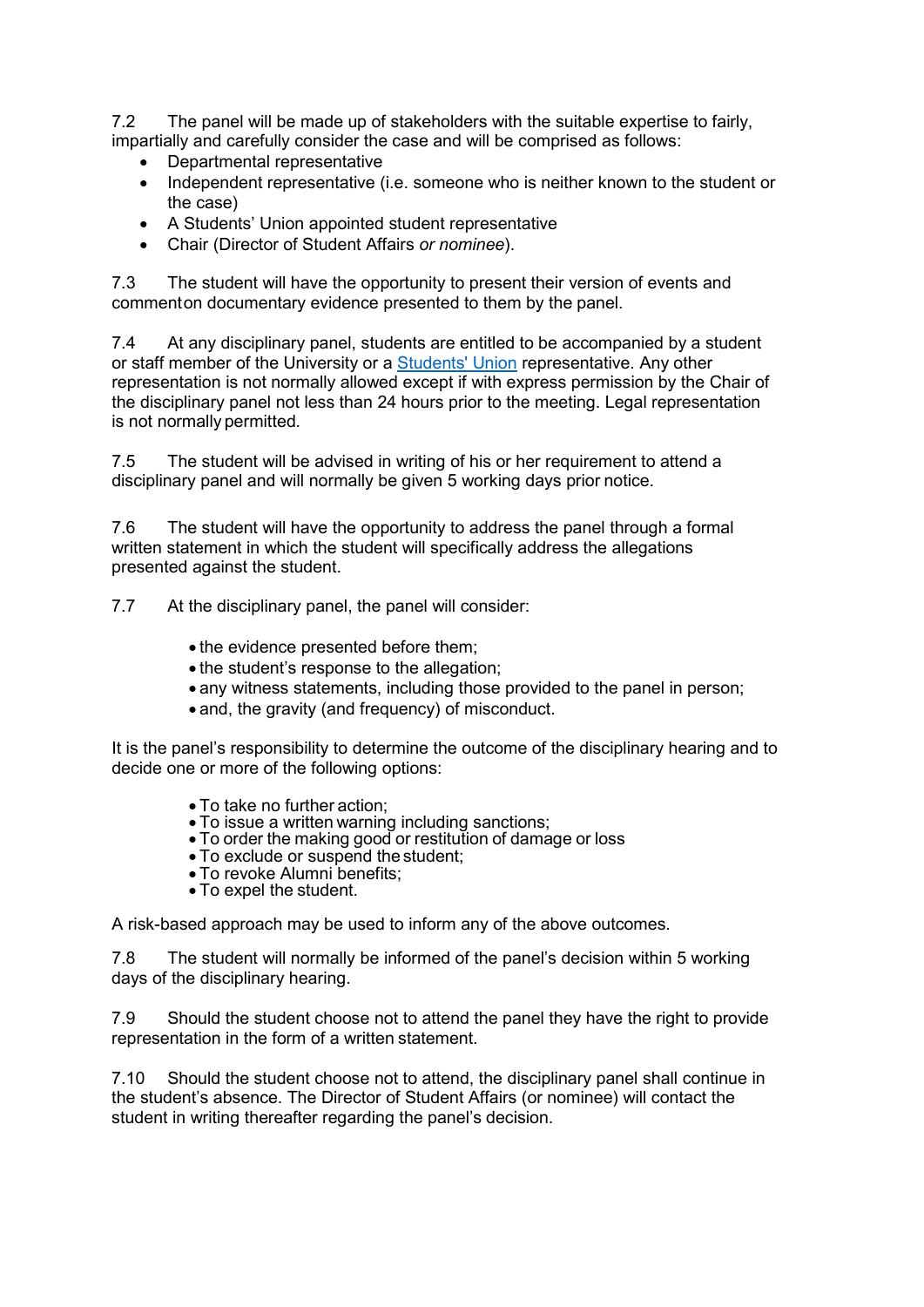# **8 Stage 4: Appeal**

8.1 The student shall have the right of appeal to the Vice-Chancellor (or nominee) by submitting their appeal in writing within 10 working days, giving the grounds for the appeal, if:

- The student is aggrieved by the decision reached at the investigatory stage (see section 6.5);
- The student is aggrieved by the panel's decision from a disciplinary hearing (see section 7.7);
- The student is aggrieved by the decision to suspend or exclude (see section 5.11);
- The student considers that the procedures were not followed properly;
- The student has new material evidence that they were unable, for valid reasons, to provide earlier in the process;
- There is bias or reasonable perception of bias during the procedure.

8.2 If the Vice Chancellor (or nominee) considers for any reason that the panel's decision needs to be referred back for further consideration (for example, student provides new material evidence or there is evidence of bias during the disciplinary procedures) the Vice Chancellor or nominee may refer the matter back to the Director of Student Affairs or nominee to consider the evidence and to decide whether or not it would result in a change to the outcome.

8.3 The Vice Chancellor (or nominee) may seek clarifications to enable them to make a decision on whether to uphold or amend the decision. The purpose of the clarifications would not be to consider any new evidence; it would be help the reviewer at the appeal stage to understand any information that exists that is not clearly understood by the reviewer.

8.4 Working day refers to a day on which the University is normally open: it does not include Saturday, Sunday, Bank Holidays or other designated periods of closure outside the academic terms.

8.5 The Vice-Chancellor (or nominee) shall consider the appeal and shall decide whether to uphold or amend the decision made. The decision of the Vice-Chancellor or nominee shall be final.

8.6 Following an appeal to the Vice-Chancellor (or nominee), these procedures are now complete, opening the way for the student to approach the Office of the Independent Adjudicator (OIA).

8.7 An appeal to the Office of the Independent Adjudicator should be made in writing to the address below within one year of the student receiving notification that the internal procedures of the University have been completed. They should enclose a copy of the final decision of the University and state the reasons for seeking redress from the Higher Education Independent Adjudicator.

Email enquiries may be sent to [enquiries@oiahe.org.uk.](mailto:enquiries@oiahe.org.uk) The website address is [www.oiahe.org.uk.](http://www.oiahe.org.uk/)

## **Warning Points System**

9.1 Where a student's behaviour is being considered by the Director of Student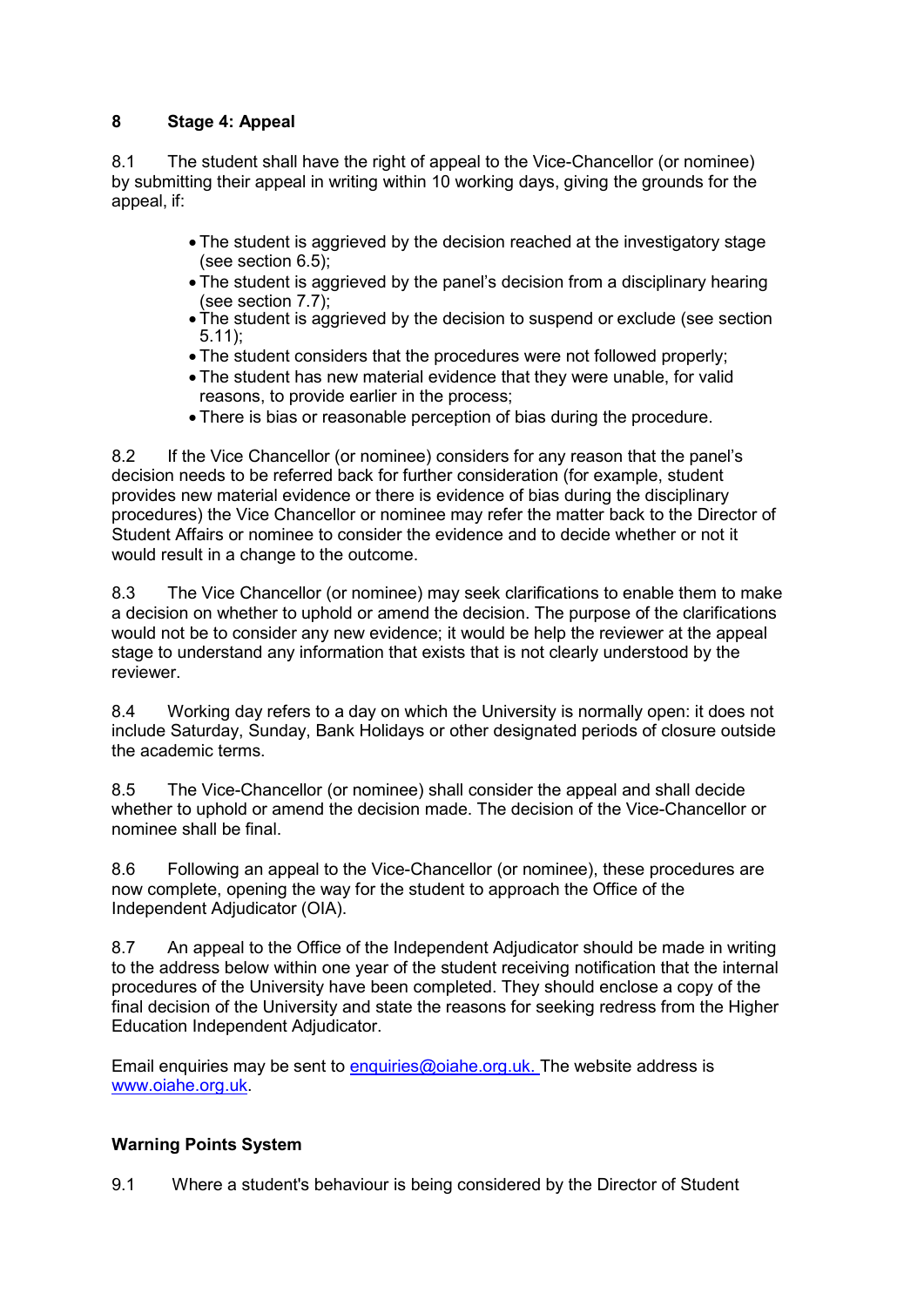Affairs, either at Stage 2: Investigation or Stage 3: Disciplinary hearing, then warning points may be used as a penalty (either alone or in combination with other penalties), if considered reasonable and proportionate in the circumstances. Warnings, where considered appropriate, are recorded according to the seriousness and nature of the behaviour. There is no requirement that the University apply warnings where a warning is considered inappropriate to the circumstances and an alternative penalty is applied.

9.2 Offences, for the purpose of warnings, fall into different levels of seriousness classified on a four point scale: minor — serious — grave — suspension/ expulsion.

9.3 A guide to the type of warning which might be issued is provided in paragraph 3.3 'Table of types of misconduct and consequences'. However this is only a guide and it is expected that the Director of Student Affairs will use their discretion and take into account the individual circumstances of each offence and vary the type of warning and/or penalty issuedaccordingly.

9.4 Warnings recorded remain on the student record for the duration of thestudent's enrolment at the University.

## **Accumulation of warnings**

9.5 Each level of warning is scored on a 0 to 4 basis as follows:

*Number of Warning Points:*

- 0 Written
- 1 Minor<br>2 Seriou
- **Serious** 3 Grave
- 4 Suspension and/or Expulsion

9.6 Where the student has reached or exceeded 4 warning points on their student record, a decision about suspension, exclusion or expulsion must be made, and the student notified normally within two months after the most recent warning point is awarded.

## **Relationship with other penalties / warnings**

9.7 The University, independent of these Rules, separately has financial and other penalties which may be imposed such as library fines, use of facilities for which a charge is made, refusal to provide information required by law, reimbursement for loss or damage to the University or personal property of staff, students or visitors, and whereby the use of facilities is regulated. Action taken by the University under those arrangements does not automatically, but may lead to reference to the Director of Student Affairs for consideration of a warning or for other action under the Rules on Student Conduct and Discipline, any such warning to be additional to any of the foregoing penalties, charges or reimbursement.

9.8 The University may record the existence of warnings on any reference supplied.

9.9 In accordance with section 7.3 of Academic Policy Statement APS7 (Admissions policy), if an applicant has had previous study terminated as a result of misconduct, the University reserves the right to not consider their application to any programme of study.

#### **10 Misconduct which is also a criminal offence**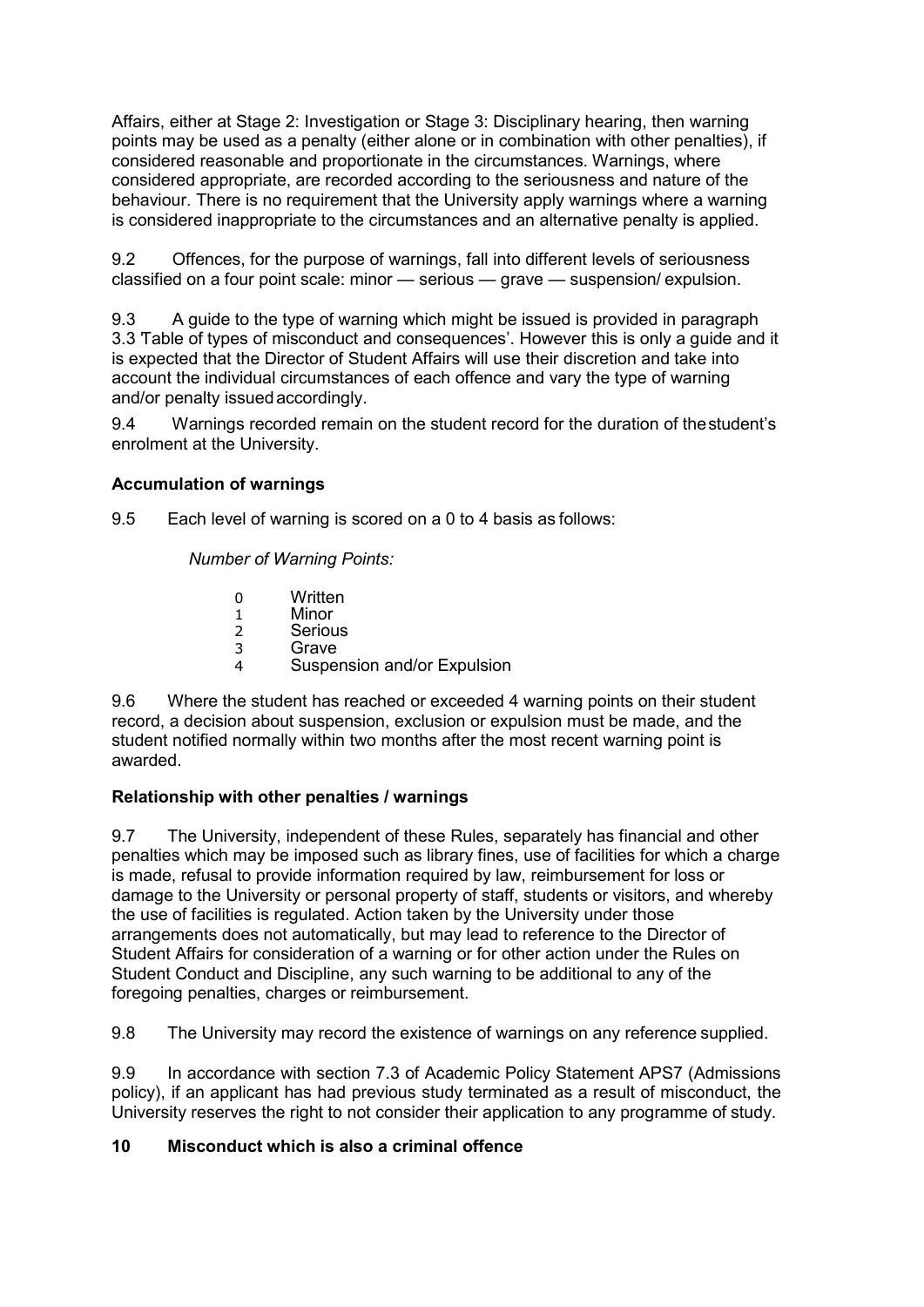10.1 There may be instances where an alleged act of misconduct may also constitute a criminal offence.

10.2 The nature and scope of the University's internal disciplinary process and the nature and scope of a criminal process are fundamentally different. It is important to maintain a clear distinction between them:

- Under the criminal process, the allegations will be treated as a potential criminal offence;under the disciplinary process, the allegations will be treated as a potential breach of discipline.
- The criminal process is an external procedure. It deals with allegations that a student has committed acriminalact.The allegation has to be proven beyond reasonable doubt. Ajudge can impose a wide range of sanctions on an individual who is found to have committed a criminal offence, the most serious sanction being imprisonment.
- The internal disciplinary process is a civil matter conducted internally at the University. It is based upon an allegation that a student has breached the University's rules and regulations. The allegation has to be proven on the balance of probabilities. The most serious sanction that can be applied is permanent expulsion from the University.
- Any adverse finding in the criminal process could result in the student having a criminalrecord and that subsequently could have a serious detrimental effect on the future of the individual concerned at the University.

10.3 The criminal process takes priority. If the matter is being dealt with under the criminal process, then save for taking any necessary precautionary action, the disciplinary process will be suspended until the criminal process is at an end. In that way, the disciplinary process doesnot duplicate the criminal process.

10.4 If the matter is not being dealt with under the criminal process or where the criminal process has concluded, then the University will consider whether a breach of discipline has occurred and, if so, will consider the matter through the University's Student Conduct and Discipline procedure.

## **11 Procedures for Misconduct which may constitute a criminal offence**

#### **Reporting Incidents**

11.1 Anyone can make a report of criminal activity to the police. Where the victim of a criminal offence is the reporting student the University will usually consider the decision to report a criminal offence is a matter for the reporting student.

#### **Precautionary Measures**

11.2 Where an offence under criminal law is reported to the University, action under this Code will be deferred pending any police investigation (the student will be required to provide the University with a written update of any police investigation) or prosecution save for taking any necessary precautionary measures:

- to ensure that a full and proper investigation can becarried out (either by police or a University investigator); and/or
- to protect the reporting student or others while the allegation is being dealt with as part of a criminal process or a disciplinaryprocess.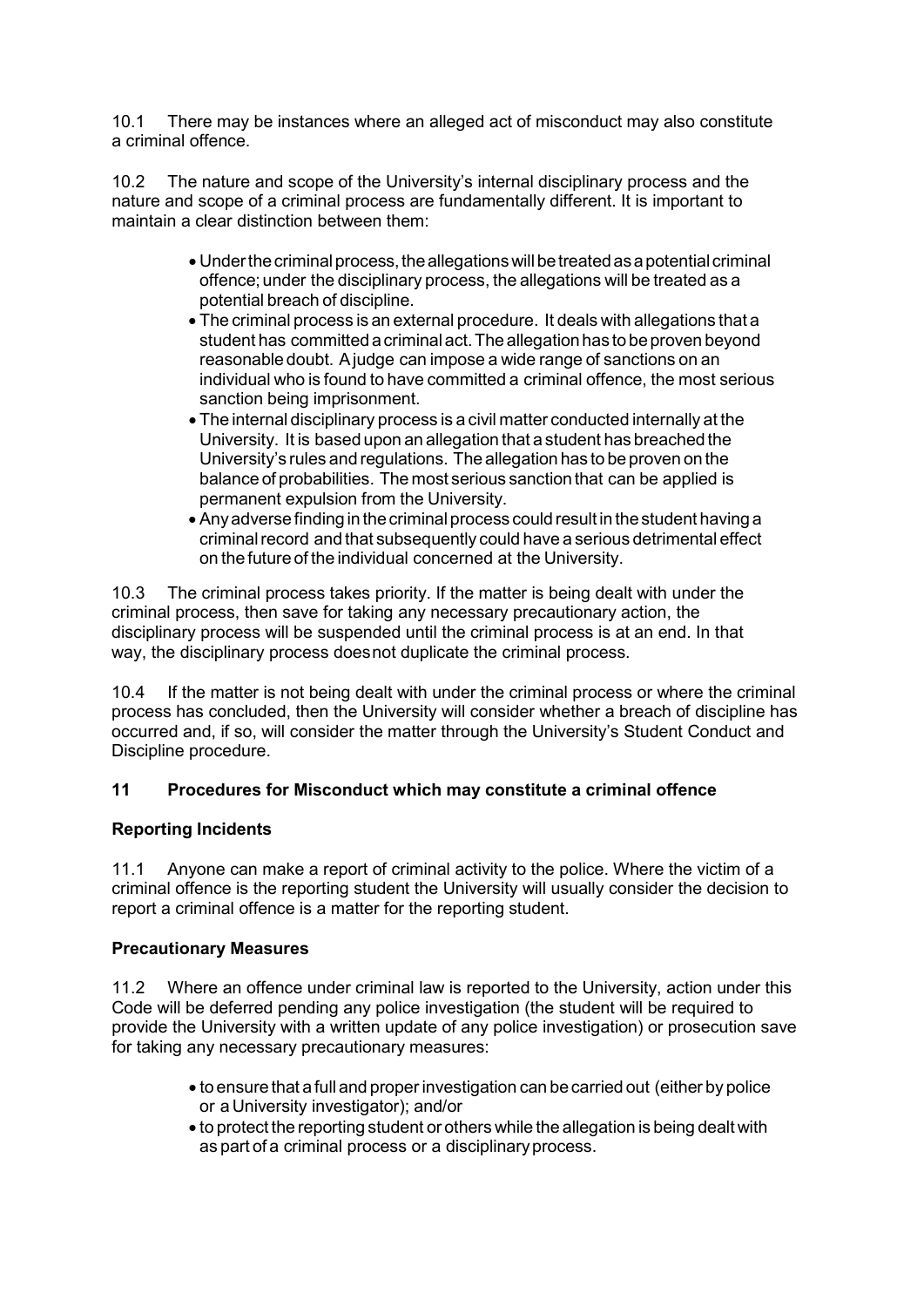11.3 Precautionarymeasuresmaybeput inplaceif theyare reasonableandproportionate andmay include:

- Imposing conditions on the accused student (for example, requiring the accused studentnotto contactthereportingstudentand/orcertainwitnessesand/orrequiring theaccusedstudentto move accommodation)
- Suspending the accused student from his/her studies on a full, qualified or partial basis
- Excluding the accused student (for example, prohibiting the accused student from going to certain accommodation blocks or using the sports facilities or from attendingaplacement).

11.4 The university has the right to review a case if no information has been forthcoming from the student and/or the police regarding the progress of the case. The University may come to a conclusion based on the evidence available.

### **Criminal Investigation/Prosecution**

11.5 Where the offence under criminal law is reported to the police, action under this Code will be deferred pending any police investigation or prosecution. Where a finding of misconduct is made and the student has also been sentenced by a criminal court in respect of the same facts, the court's penalty shall be taken into consideration in determining any warning points under this Code. A risk-based approach may be used to assess whether or a student may return tostudy.

#### **Disciplinary Investigation/Charge**

11.6 If the reporting student will not report the matter to the police or will not cooperate in their enquiries or the accused student is acquitted following criminal process, the University will consider the matter as a potential breach of student conduct and will consider sanctions. Only in exceptional circumstances will the University report an alleged crime to the police contrary tothe wishes of the reporting student.

11.7 Depending on the nature of the concern, the University will refer the misconduct which constitutes a criminal offence to the police.

11.8 Sanctions for misconduct involving an illegal act include the following:

- Consumption of and/or possession of illegal substances on University premises or within a Halls of Residence (0-2 Warning Points)
- Dealing illegal substances on University premises or within a Halls of Residence (4Warning Points)

## **Supporting Students**

11.9 The University will make available appropriate assistance and relevant information and support to all students involved in disciplinary matters which may constitute a criminal offence, from the time when the incident is first reported to the University up until the time when the relevant criminal and/or disciplinary process has been concluded and in some cases, beyond that.

11.10 In cases involving allegations made by one student against another student, the University will afford the same duties and obligations to both students to ensure both are treated fairly. Due regard will be taken to, for example, exercise a duty of care, apply the